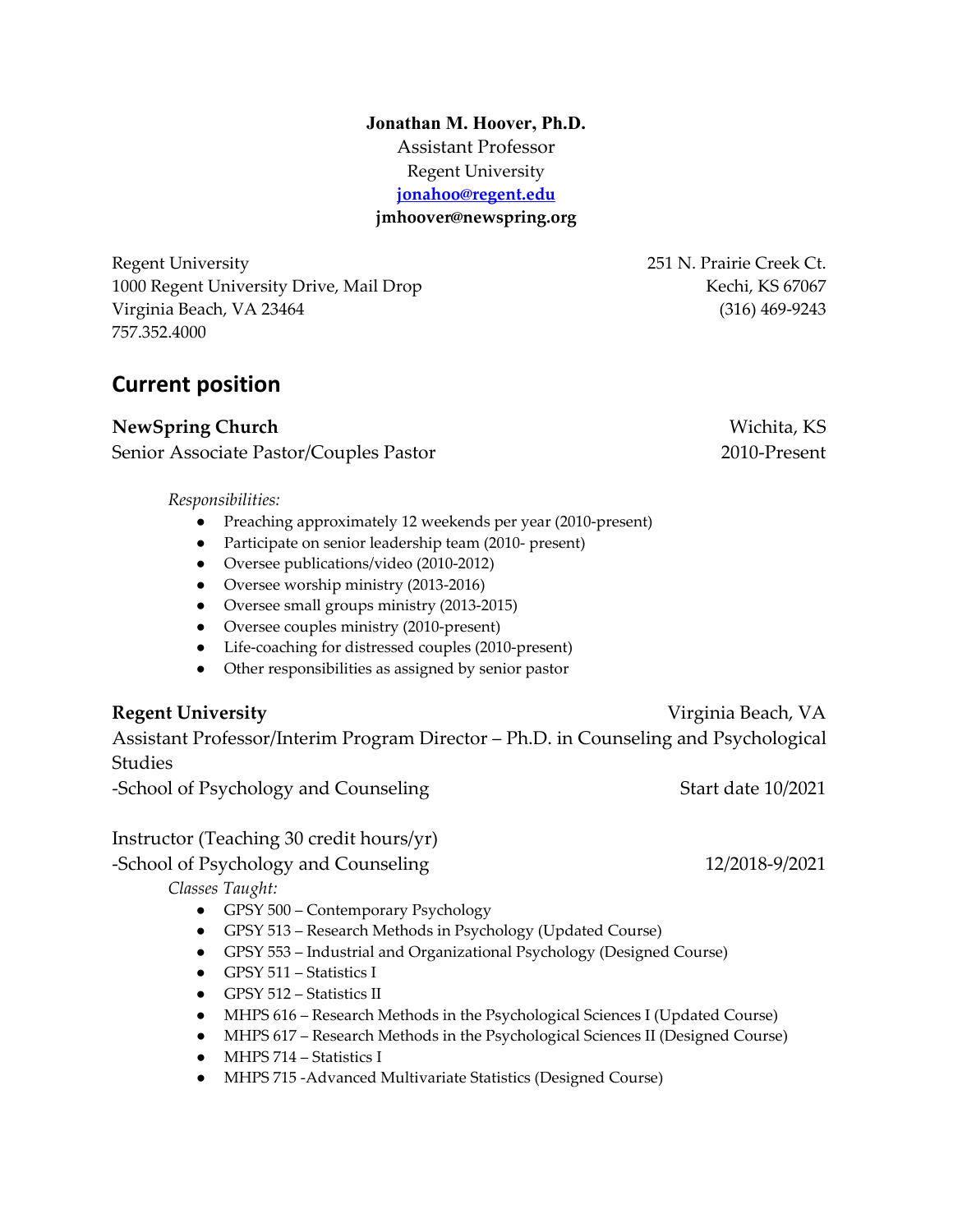### **Education**

Grand Canyon University **Phoenix, AZ** Ph.D. Industrial & Organizational Psychology 5/2021

**Regent University** Virginia Beach, VA MS General Psychology 12/2017

**Liberty University** Lynchburg, VA BS Psychology 1/2012

**Research**

**Regent University Virginia Beach, VA** Member: Research Team for Clinical Neuropsychology 3/2017-12/2017 Director: Pastoral Wellness Research Team 4/2021-Present

#### **Professional Associations**

American Association of Christian Counselors American Psychological Association, Divisions 36, 40 and 43 Christian Association for Psychological Studies

#### **Committees**

*Social Media Planning Committee – Regent University School of Psychology and Counseling*

#### **Publications**

#### **Articles:**

*Hoover, J. (2018). Can Christians practice mindfulness without compromising their convictions? Journal of Psychology and Christianity, 37(3), 207-215.*